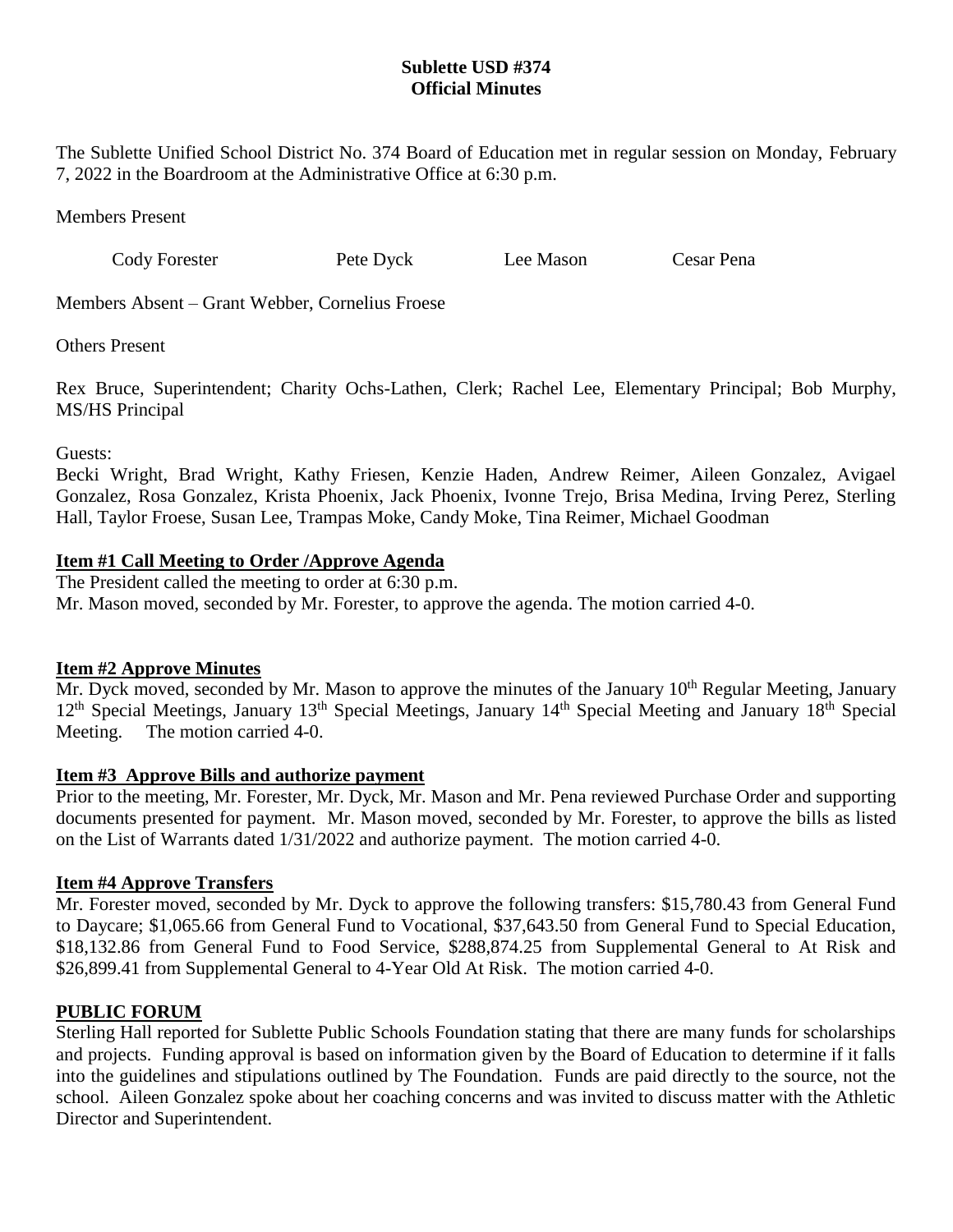Board Minutes Page 2 February 7, 2022

### **Reports**

#### Curriculum

Mrs. Pena was not present. Mrs. Lee was in her place and stated Mrs. Pena asked her to inform the Board there was nothing new to report.

#### Principals

Mr. Murphy introduced Brisa Medina and Ivonne Treno to extend an invitation to the Community Pep Rally on Thursday, February 10<sup>th</sup> 2022. They reported there would be activities for all ages. Mr. Murphy presented the Board, Mr. Bruce and Mrs. Lathen with tumblers and candy for Board Appreciation. He stated we are hosting the next MS Leadership in March. Senior Sports Recognition was well attended. KELPA testing is wrapping up in K-12. Mr. Murphy stated that the HS Psychology and the MS Science students will have Science Fair projects displayed in the halls on February 8<sup>th</sup>. There will be a canned food drive during Spirit Week. MS Scholars Bowl is in full swing. The County Spelling Bee is coming up.

Mrs. Lee reported the ES Science Fair moved to February 15<sup>th</sup> due to inclement weather. She introduced the Grade School Ambassadors. They presented their reasons for wanting to become and ambassador and explained the application process. They spoke about all the community and school projects they've completed this year and future projects they will be working on in upcoming months.

#### Activities Director

Mr. Befort was not present as he was coaching @SWH for MS Championship.

### SWPRSC/HPEC

Mr. Pena reported on SWPRSC Board meeting and stated that Ann Raugh resigned. He stated there are many open positions.

Mr. Webber was not present to report on HPEC Board Meeting.

#### Superintendent

Mr. Bruce stated for the first time in a long time there were no COVID cases. He informed the Board that ESSERIII money will be in the amount of \$663,338. It will be used to pay for 2 years of After School, 2 Years of Summer School, HVAC, the cost to repair ½ the windows. Bid of \$399,000 to complete the project and also include \$20,000 for required architectural plans and help in facilitating the project. Mr. Bruce also touched on the proposal from KDHE to halt testing due to the overwhelming numbers. He stated he felt that he was reluctant to halt testing because catching positives prevented them spreading to someone else and for now he would like to continue to test as the need exists.

### **Item #5 Executive Session**

Mr. Mason moved seconded by Mr. Forester to go into Executive Session for 10 minutes at 7:31pm to include Mr. Bruce. The motion carried 4-0. Mr. Bruce came out of Executive Session and The Board reconvened at 7:42pm. Mr. Forester moved and Mr. Mason seconded to return to Executive Session at 7:43pm for 15 minutes to include Mr. Murphy. The Board reconvened at 7:58pm. Mr. Forester moved, seconded by Mr. Dyck to again return to Executive Session for 10 more minutes.